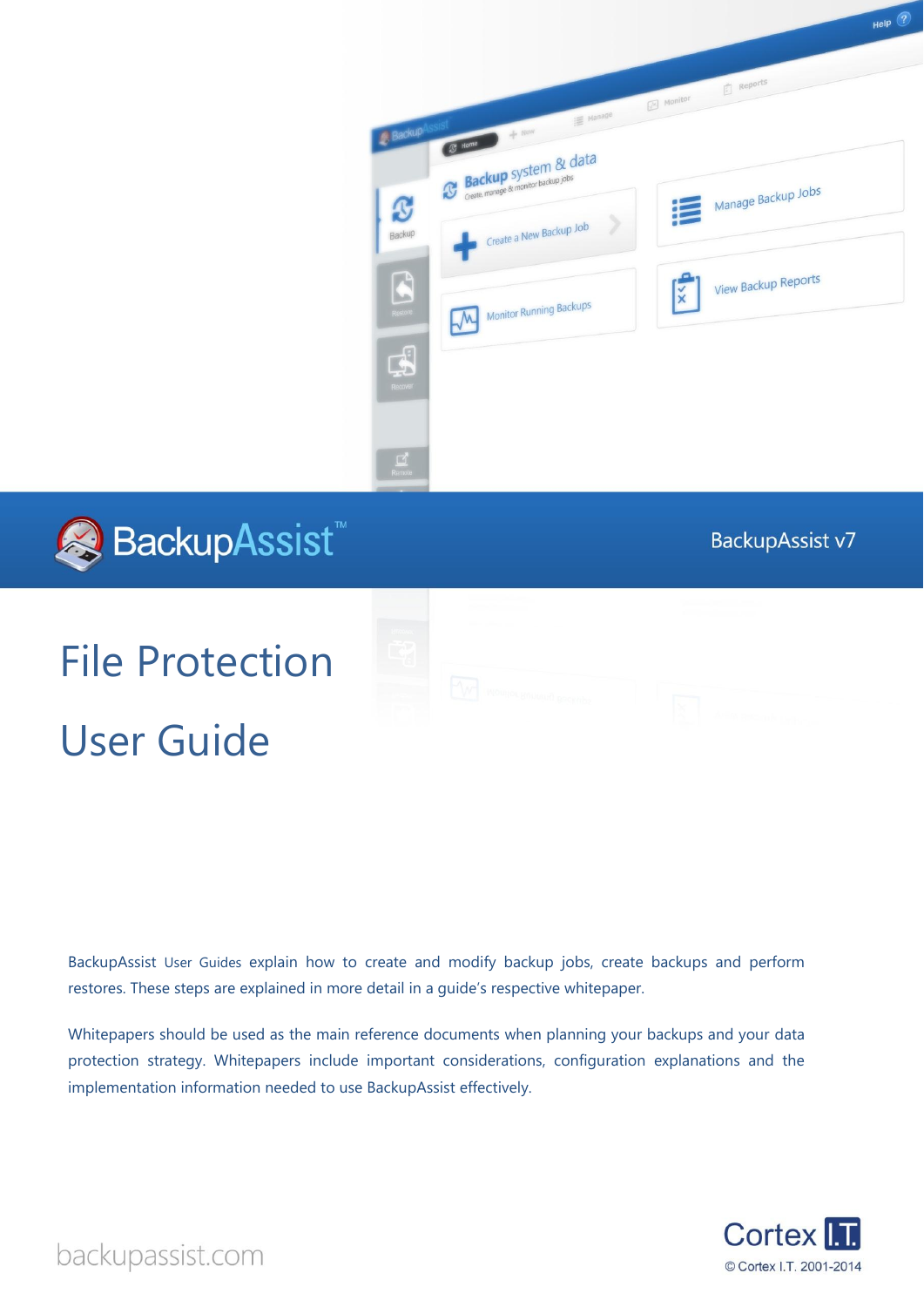# **Contents**

| $\mathbf{1}$ |  |
|--------------|--|
|              |  |
|              |  |
|              |  |
|              |  |
|              |  |
|              |  |
| 2.           |  |
|              |  |
|              |  |
|              |  |
| 3.           |  |
| 4.           |  |
| 5.           |  |
|              |  |
|              |  |
|              |  |
|              |  |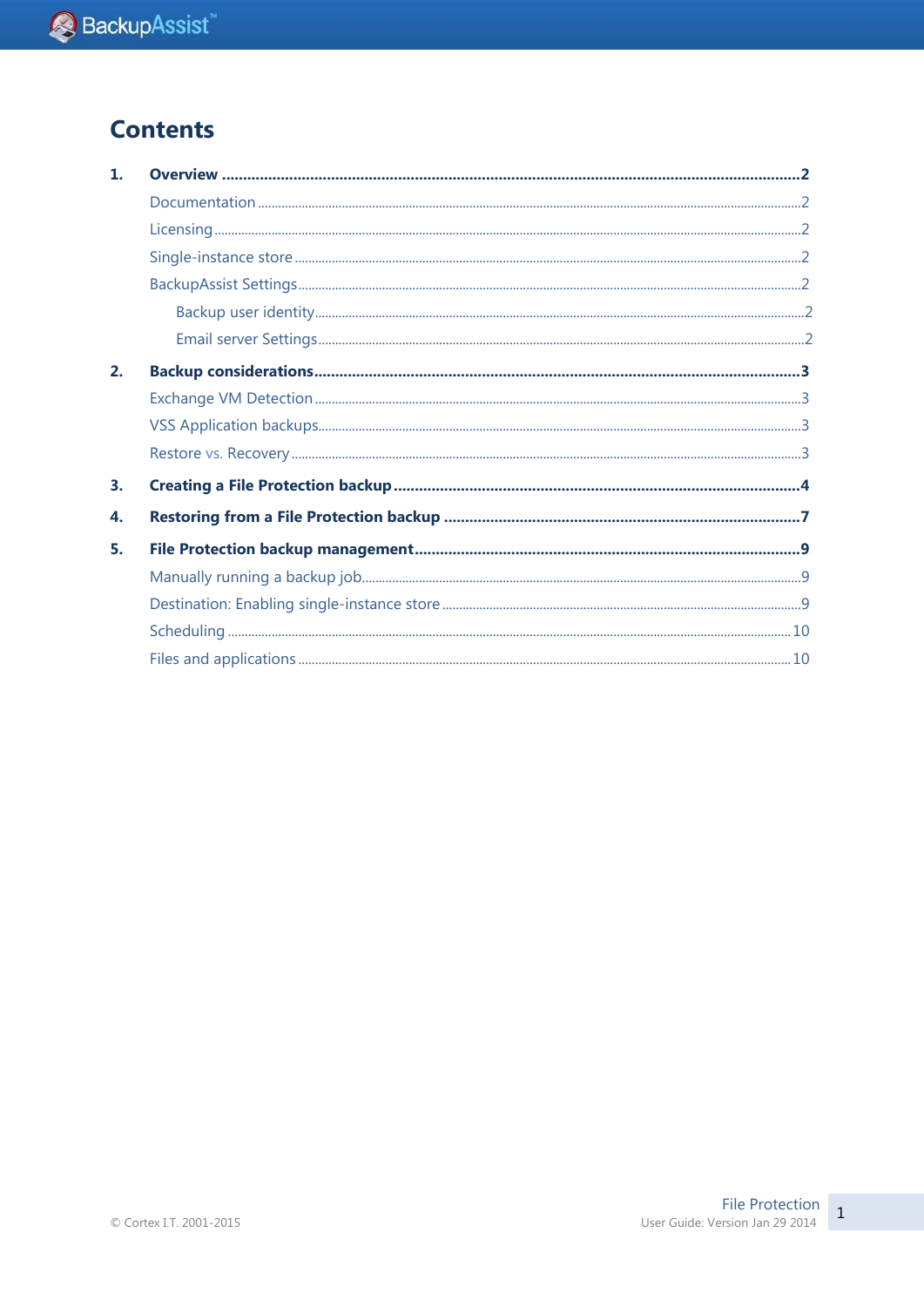# 1.Overview

BackupAssist File Protection is a fully-featured solution for those who want a powerful, yet simple, file backup solution out-of-the-box. File Protection can be configured in minutes to create scheduled backup jobs without the need for complex scripts or settings.

File Protection backups replicate data to backup media and can take advantage of technologies such as data encryption, backup-with-history replication and single-instance store.

### Documentation

**More information on File Protection can be found in the** [File Protection whitepaper.](http://www.backupassist.com/downloads/whitepapers/file_protection_whitepaper.pdf)

The whitepaper contains comprehensive information and should be referred to when planning a backup strategy using BackupAssist File Protection.

Other BackupAssist documentation can be accessed through the [Documentation webpage](http://www.backupassist.com/education/#backupassist_v7)

- To learn more about the BackupAssist Recover tab, see the [BackupAssist Recover Tab User Guide](http://www.backupassist.com/education/whitepapers/recover_whitepaper.html)
- To learn more about the BackupAssist Settings tab, see the [BackupAssist Settings Tab User Guide](http://www.backupassist.com/education/whitepapers/backupassist_settings.html)

### **Licensing**

File Protection is a standard feature included with the BackupAssist license. To back up data across the internet with Rsync requires the *Rsync Add-on* license, once the initial trial period has expired. Please contact your local BackupAssist reseller or distributor for pricing information, or visit [www.BackupAssist.com.](http://www.backupassist.com/)

For instructions on how to activate / deactivate license keys, visit our [Licensing BackupAssist page.](http://www.backupassist.com/education/whitepapers/licensing_backupassist.html)

### Single-instance store

BackupAssist's File Protection includes a powerful replication technology called single-instance store. With single-instance store enabled, only one unique copy of each file is stored on your backup device. Single-instance store backups are similar to incremental backups, because only new or modified files are actually copied to your backup device each time a backup runs. This saves time and disk space.

# BackupAssist Settings

### **Backup user identity**

Backup jobs require an administrator account with read access to the data source, and full read-write access to the backup's destination. It is recommended that a dedicated backup account is created for this purpose. The account's details are entered using the *Backup user identity* option on the *Settings* tab, and your backup jobs will be launched using these credentials.

### **Email server Settings**

An SMTP server must be configured if you want to have the email *Notifications* step enabled when you create a backup job. Use the *Mail Server* option on the *Settings* tab to enter the server's details.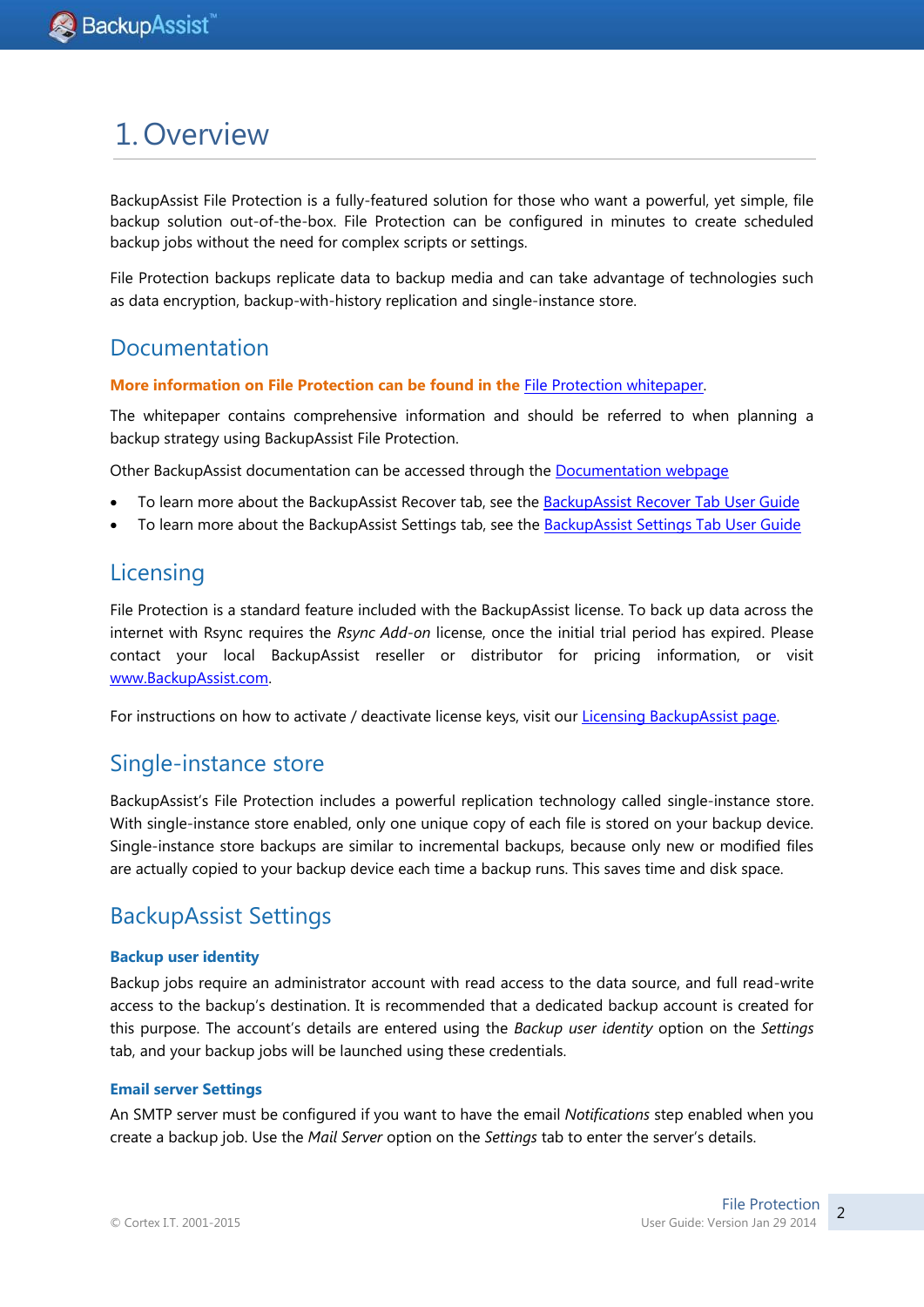# 2. Backup considerations



 Before creating a backup job, it is important to understand what backup and restore options are available. This section provides guidance on some key considerations.

# <span id="page-3-0"></span>Exchange VM Detection

If your backup job contains a Hyper-V guest with an Exchange Server, the authentication information for that guest should be entered into the **Exchange VM Detection** tab on the **Selection** screen when you create the backup job. With these credentials, BackupAssist can detect what guests have an Exchange Server, and list the EDB file available for each guest when you perform a restore using the Exchange Granular Restore console

The Exchange VM Detection tab will appear when the Hyper-V role is installed and running on the server. If you are backing up multiple Exchange guests, each one should have the same username and password.

The Hyper-V process is automated but the restore requires both the *Exchange Granular Restore Addon and the Hyper-V Granular Restore Add-on* licenses.

# VSS Application backups

The Volume Shadow Copy Service (VSS) is a Microsoft Windows Service that creates a copy of an application's data so the data can be backed up while the application is running. This means the data will not change or be locked while a backup is taking place. BackupAssist is VSS-aware, so File Protection, File Archiving and System Protection backups can detect VSS applications such as Exchange, SQL, Hyper-V and SharePoint. BackupAssist will display a VSS application as an application container during the *Destination* step of the backup job's creation. You can select the container or individual components and BackupAssist will select the files that need to be backed up.

In some cases, only applications that are running will be detected. If an application is not listed, try restarting the application and the VSS service and then click the *Refresh* button in BackupAssist.

For Windows Small Business Server 2003, a registry entry modification is needed to see an Exchange Server. See our online blog post, [Backing up Exchange with SBS 2003,](http://www.backupassist.com/blog/support/backup-up-exchange-2003-with-rsync-and-file-replication/) for more information.

### Restore vs. Recovery

A restore is the process of accessing a backup and restoring it to the original (or a new) location, if your data is lost, corrupted or if you want an earlier version of that data. However, if your computer cannot start itself, you may need to perform a recovery.

A recovery is the process by which a computer is recovered after hardware has been replaced or an operating system failure has occurred, and your computer can no longer start itself. To perform a recovery you need a bootable media to start your computer, and an image backup that the bootable media can use to recover your operating system, data and applications.

For more information on data recovery, see the [Recover tab & RecoverAssist Whitepaper.](http://www.backupassist.com/education/whitepapers/recover_whitepaper.html)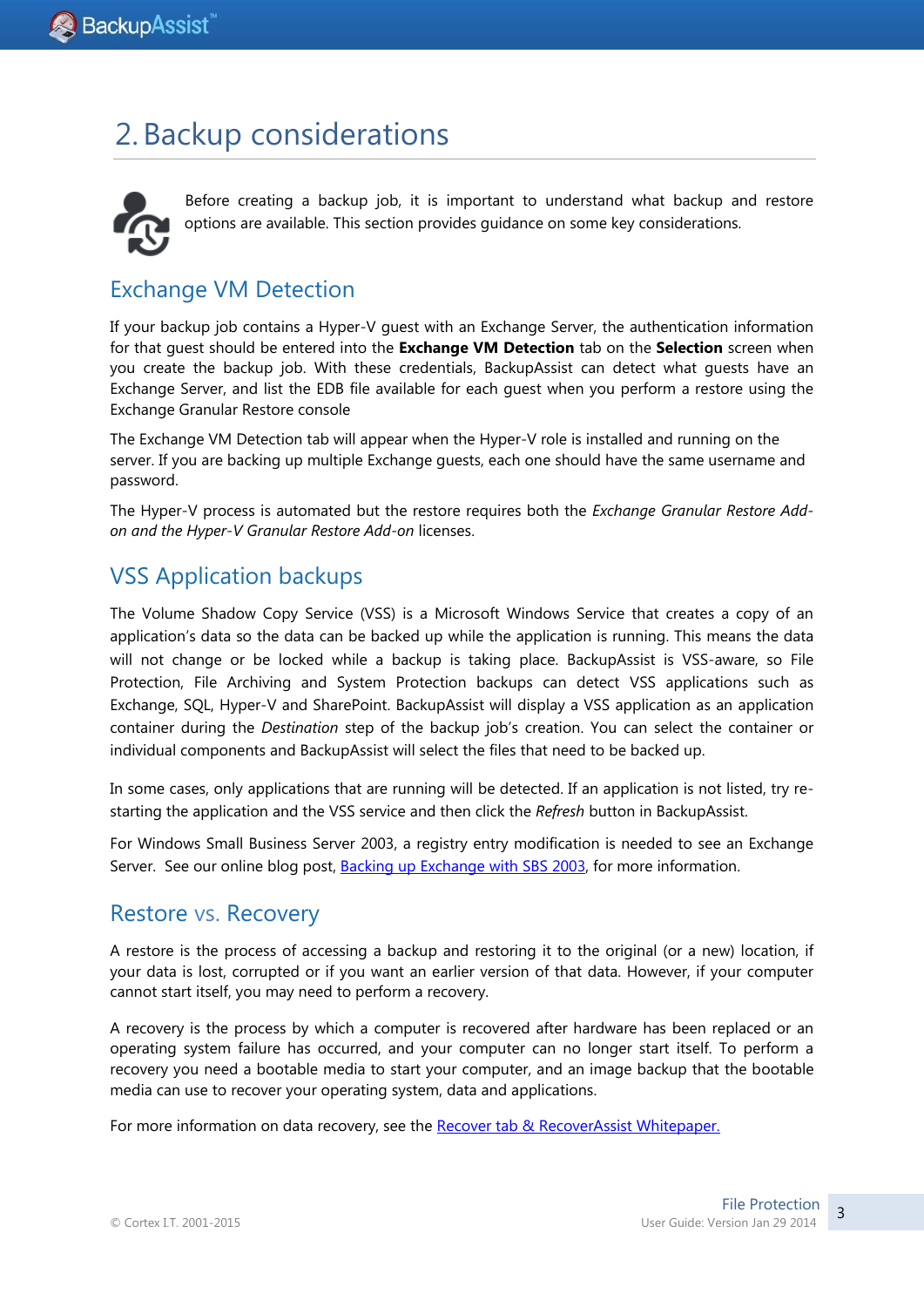# 3.Creating a File Protection backup



The following instructions describe how to create a backup job using BackupAssist File Protection.

Launch BackupAssist and follow the steps outlined below:

- 1. Select the **Backup** tab, and click **Create a new backup Job**
- 2. Select **File Protection**

If this is the first time you have created a backup job, you will be asked to provide a *Backup user identity* if one has not been defined. See the [BackupAssist settings,](http://rick.backupassist.com/education/whitepapers/backupassist_settings.html) whitepaper for guidance.

3. **Selections:** The selections screen is used to select the data and applications that you would like to back up. Any VSS applications detected will be displayed here as application directory containers.

An [Exchange VM Detection](#page-3-0) tab will be available if you are backing up an Exchange VM guest.

Select the volumes, folders, files and applications that you want to back up, and click **Next.**

4. **Destination media:** The destination screen is used to select the type of media that you want to back your data up to. This step's name will change to the media type selected, when you click next.

Select a device for your backup destination, and click **Next.**

To back up to an Rsync destination, refer to the **File Protection using Rsync Whitepaper**.

Select **Enable TrueCrypt** if you want the backup to be encrypted. The first time you use this feature, TrueCrypt will install the encryption files.

| <b>BackupAssist</b><br>Help <sub>2</sub> |                                                                                                                            |                      |                               |                                               |                                                                           |                          |  |  |
|------------------------------------------|----------------------------------------------------------------------------------------------------------------------------|----------------------|-------------------------------|-----------------------------------------------|---------------------------------------------------------------------------|--------------------------|--|--|
|                                          | <b>&amp; Home</b>                                                                                                          | $+$ New              | <b>E</b> Manage               | Monitor                                       | $\left  \vec{x} \right $<br><b>Reports</b>                                |                          |  |  |
| <b>R</b>                                 | <b>File Protection Wizard</b><br>Select the type of backup job you would like to create<br>Where do you want your back up? |                      |                               |                                               |                                                                           |                          |  |  |
| <b>Backup</b>                            | Selections                                                                                                                 |                      |                               |                                               | Removable media                                                           |                          |  |  |
|                                          | <b>Destination media</b>                                                                                                   |                      | RDX<br>$\overline{\cdot}$     |                                               |                                                                           |                          |  |  |
|                                          | Schedule                                                                                                                   | <b>External disk</b> | <b>RDX</b> drive              |                                               |                                                                           |                          |  |  |
|                                          | Set up destination                                                                                                         |                      |                               |                                               | Local media & Local network                                               |                          |  |  |
| Restore                                  | Notifications                                                                                                              |                      |                               |                                               |                                                                           |                          |  |  |
|                                          | Prepare media                                                                                                              | Local directory      | Network location              | <b>ISCSI</b>                                  |                                                                           |                          |  |  |
| £                                        | Name your backup                                                                                                           |                      |                               |                                               |                                                                           |                          |  |  |
|                                          | Next steps                                                                                                                 |                      |                               |                                               | Internet                                                                  |                          |  |  |
| Recover                                  |                                                                                                                            | <b>RSYN</b>          | RSYNC                         |                                               |                                                                           |                          |  |  |
|                                          |                                                                                                                            | Rsync*               | 53Rsync*                      |                                               |                                                                           |                          |  |  |
|                                          |                                                                                                                            |                      |                               |                                               |                                                                           |                          |  |  |
| $\Box$                                   |                                                                                                                            |                      | * Requires additional license |                                               |                                                                           |                          |  |  |
| Remote                                   |                                                                                                                            |                      |                               | <b>Enable TrueCrypt-compatible encryption</b> |                                                                           |                          |  |  |
| ≎                                        |                                                                                                                            | E                    | backup destination.           |                                               | Backups will be stored in a TrueCrypt-compatible container created on the |                          |  |  |
| Settings                                 |                                                                                                                            |                      |                               |                                               |                                                                           | Next<br>$Back$<br>Cancel |  |  |

**Figure 1: File Protection backup – Destination media selection screen**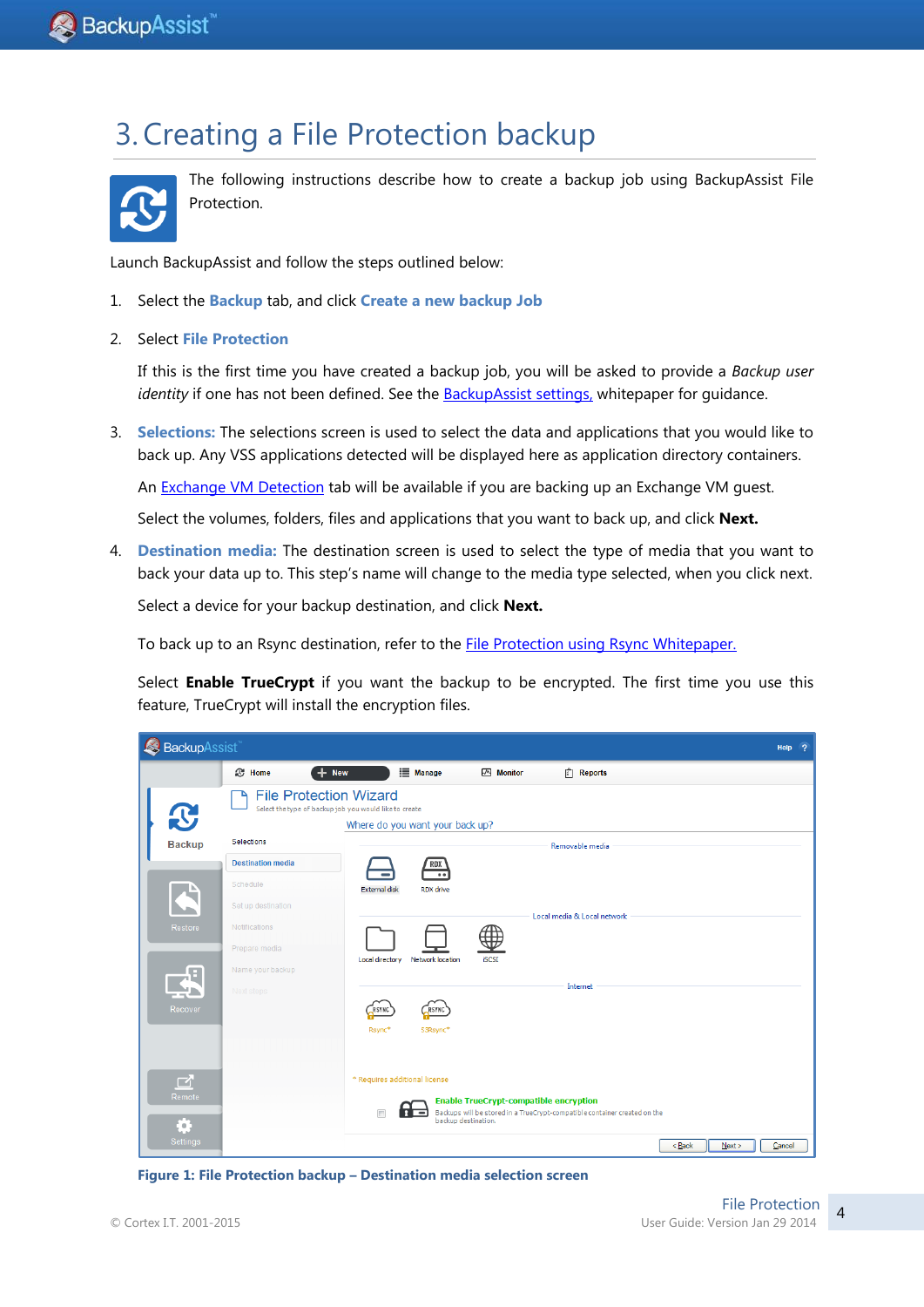- 5. **Schedule:** This screen is used to select when and how you would like the backup job to run, and how long you would like the backup to be retained for. A selection of pre-configured schedules, called schemes, will be displayed.
	- The schemes available will depend on the type of destination media selected in step 4.
	- Clicking on a scheme will display information about the schedule used.
	- The schedule can be customized after the backup job has been created.

Select an appropriate scheme, and click **Next**.

6. **Set up destination:** This screen is used to configure the location of the media selected in step 4. The options presented will change with the type of media selected.

Configure your backup destination, and click **Next**.

| BackupAssist     |                      |                                                                                                                                                       | Help   |  |  |  |  |
|------------------|----------------------|-------------------------------------------------------------------------------------------------------------------------------------------------------|--------|--|--|--|--|
|                  | <b><i>C</i></b> Home | $+$ New<br>$\equiv$ Manage<br>$ \vec{x} $ Reports<br>$M$ Monitor                                                                                      |        |  |  |  |  |
| $\mathbf{C}$     |                      | <b>File Protection Wizard</b><br>Select the type of backup job you would like to create                                                               |        |  |  |  |  |
| <b>Backup</b>    | <b>Selections</b>    | <b>External disk settings</b><br>Where are your hard drives connected?                                                                                |        |  |  |  |  |
|                  | <b>External disk</b> | locally - directly to this computer                                                                                                                   |        |  |  |  |  |
|                  | Schedule             | Drive letter:<br>Detect<br>▼<br>Path on drive: \<br>Insert variable                                                                                   |        |  |  |  |  |
|                  | Set up destination   | Safely eject the hard drive after the backup has completed                                                                                            |        |  |  |  |  |
| Restore          | Notifications        | Back up to my prepared media, even if it is at the wrong drive letter                                                                                 |        |  |  |  |  |
|                  | Prepare media        | Remotely - to another computer, and shared over the network                                                                                           |        |  |  |  |  |
|                  |                      | UNC path to drive:                                                                                                                                    |        |  |  |  |  |
|                  | Name your backup     | Choose how you wish to replicate your data:                                                                                                           |        |  |  |  |  |
|                  | Next steps           | <b>Mirror</b><br>Creates one exact replica of your selected files and folders to the backup device                                                    |        |  |  |  |  |
| Recover          |                      | <sup>O</sup> Backup with history<br>Creates a separate replica of your selected files and folders - one for each day - providing for archival backups |        |  |  |  |  |
|                  |                      | How many disks do you have for your backups?                                                                                                          |        |  |  |  |  |
|                  |                      | $2 \div$<br>Number of disks for daily backups:                                                                                                        |        |  |  |  |  |
| $\Box$<br>Remote |                      |                                                                                                                                                       |        |  |  |  |  |
|                  |                      |                                                                                                                                                       |        |  |  |  |  |
| o                |                      |                                                                                                                                                       |        |  |  |  |  |
| <b>Settings</b>  |                      | $Back$<br>Next                                                                                                                                        | Cancel |  |  |  |  |

**Figure 2: BackupAssist File Protection – Set up destination screen**

- If your media is removable, you can set the media to eject after the backup job has finished.
- If your media is a removable drive, you can select either *Mirror* or *Backup-with-history* for the replication mode. For non-removable media, the mode is determined by the scheme in step 5.
- If you selected *TrueCrypt* for data encryption, you will be prompted to create a password.

Note: It is important that you keep a copy of your password in a safe place, as we cannot retrieve passwords if they are lost or forgotten.

 **Mail Server:** If you have not configured an SMTP mail server for BackupAssist, you will be prompted to provide those details after the backup destination step has been completed.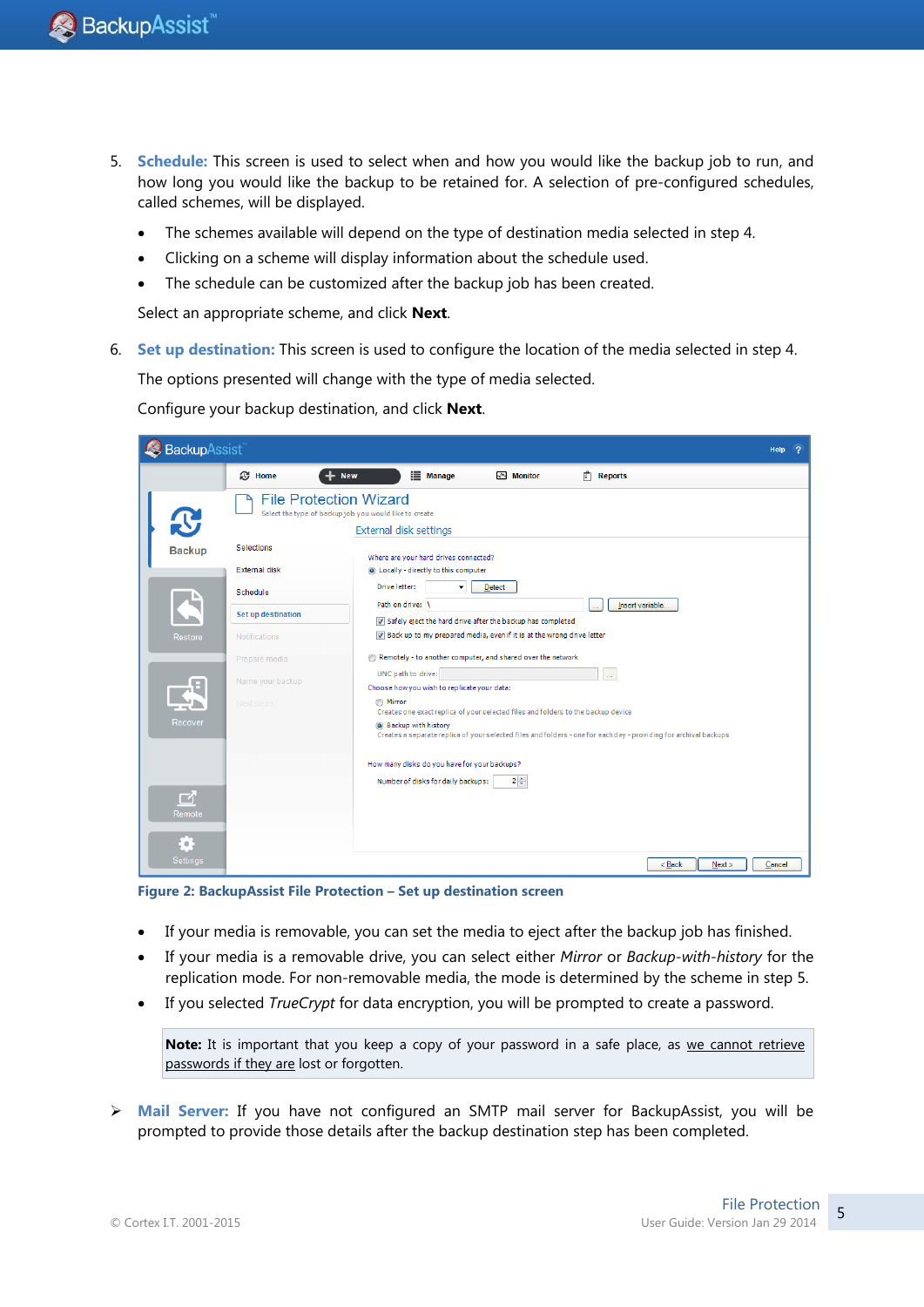7. **Notifications:** Once a backup job has completed, BackupAssist can send an email to inform selected recipients of the result. This email notification can be enabled during the creation of a backup job, if the mail server has been configured.

To enable email notifications:

- a. Select, **Add an email report notification.**
- b. Enter recipients into the **Send reports to this email address** field.
- c. Enter recipients into the **Also send reports to this email address** field. You can then select the condition under which the email should be sent, using the drop-down box.

After the backup job has been created, you can modify the notifications by adding and removing recipients, setting additional notification conditions and including print and file notification types.

To learn more about notification options, see the **BackupAssist Backup tab whitepaper.** 

8. **Prepare media:** If you selected a portable media device as your backup destination (such as an external HDD or a RDX drive) you will be given the option to prepare the media for BackupAssist. BackupAssist will write a label onto the media so that it can recognise what media has been attached, and determine if it is the correct media for your backup schedule.

To enable media detection:

- a. Select, **Let BackupAssist keep track of your media.**
- b. Select what you would like BackupAssist to do, *if the wrong media is inserted*.
- c. Select what you would like BackupAssist to do, *if new or unrecognized media is inserted*.

BackupAssist will display all removable media that are currently attached, along with a text field and drive designation drop-down box, which can be used to provide a label for the media.

To prepare your media:

- d. Enter the name and drive designation to be used for each media device listed.
- e. Select **Prepare** for each media device listed.

BackupAssist will now write the label to the media so that it is able to recognize the media and ensure that the correct media is being used on the correct day. For example, if you put an RDX drive in on Tuesday but it was labeled Wednesday, BackupAssist will warn you that the incorrect media has been detected.

9. **Name your backup:** Provide a name for your backup job, and click **Finish**.

### **Your File Protection backup job has now been created.**

**Important:** Once a backup job has been created, it should be reviewed and run using the *Manage* menu. This menu provides additional options to configure your backup. See the section, [File Protection](#page-9-0)  [backup management,](#page-9-0) for more information.

**Important**: Once a backup job has been run and a backup created, a MANUAL test restore should be performed to ensure the backup is working as intended. To perform a test restore, refer to the sectio[n,](#page-7-0)  Restoring from a [File Protection backup.](#page-7-0)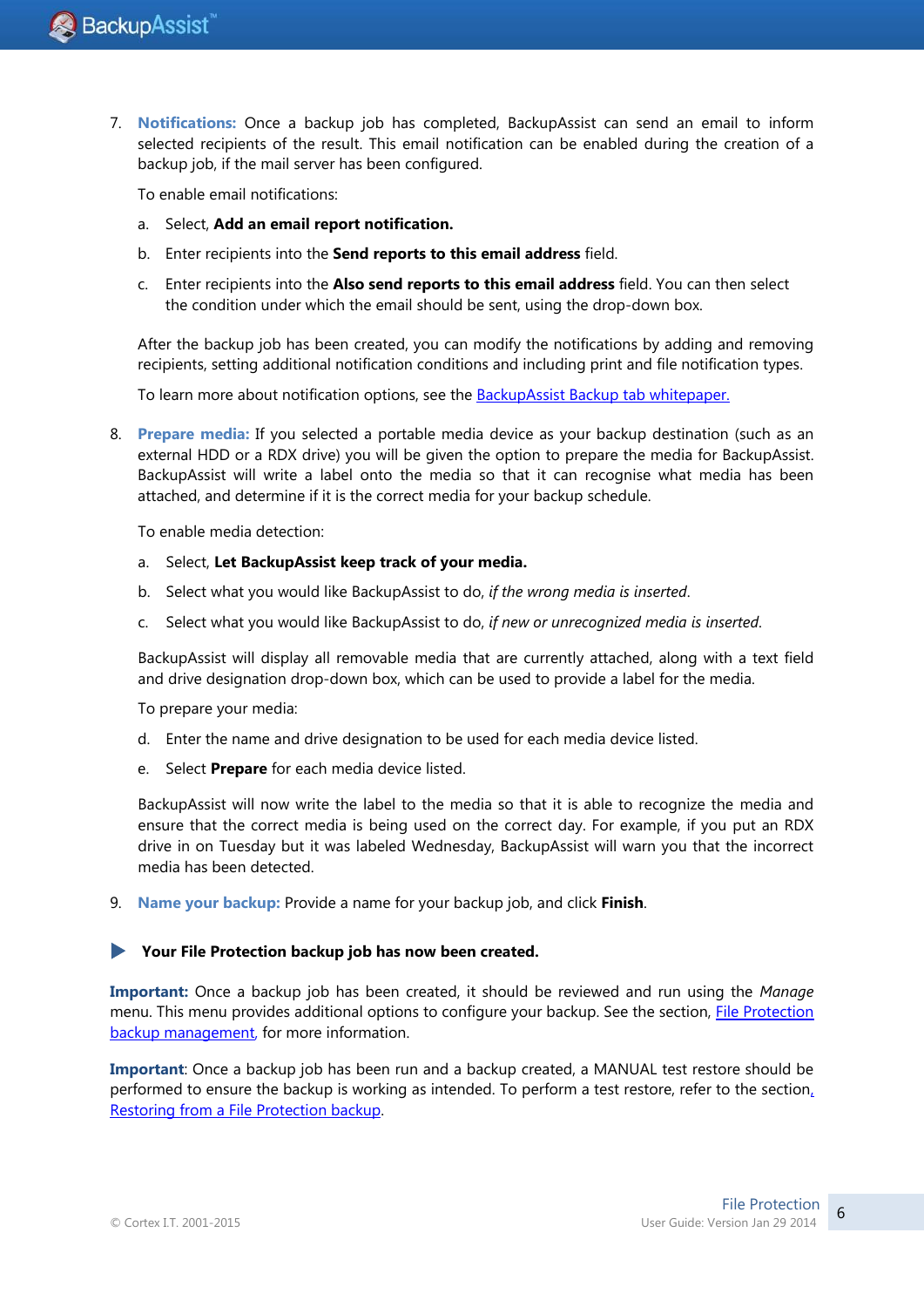# <span id="page-7-0"></span>4.Restoring from a File Protection backup



This section provides instructions on how to restore data that was backed up using BackupAssist's File Protection.

To restore data from a **File Protection** backup, start BackupAssist and follow these steps:

#### 1. Select the **Restore tab**

The *Restore tab* has a *Home page* and a *Tools menu*. The *Home page* is the default screen and the recommended starting point for performing a restore. The *Tools menu* should only be used by experienced administrators or users being assisted by technical support.

- 2. From the **Home page**, select the type of restore you want to perform. When you select one of the restore categories provided, BackupAssist will locate the corresponding backups for you.
	- *Files and folders* will display all data backups and all VSS application backups.
	- *Applications* will display backups that contain VSS applications, and exclude data only backups.
	- *Exchange*, *SQL* or *Hyper-V*, will display all backups that contain the selected application. Selecting an application type will display application specific restore tools (e.g. Hyper-V Granular Restore and SQL Restore) as well as the Restore Console.
- 3. Once you have selected the type of restore you want to perform, the *Home page* will display all backups catalogued by BackupAssist that match your selection. The backups will be grouped by the backup's source location, and by the restore tool that can be used.
	- If a backup can be used by two restore tools, it will appear in two groupings.
	- If a backup contains data from multiple locations, it will appear in a grouping for each location.

If your backup included both data and VSS applications, both will be available to restore once the backup has been loaded in step 4, regardless of the restore type selected.

| BackupAssist   |                                                                      |             |            |            |                  |                        | Help | $\overline{2}$ |
|----------------|----------------------------------------------------------------------|-------------|------------|------------|------------------|------------------------|------|----------------|
|                | $\mathbb{X}$ Tools<br>$\blacksquare$<br>Home                         |             |            |            |                  |                        |      |                |
| $\mathbf{C}$   | Restore ▶ Files & Folders                                            |             |            |            | $\blacktriangle$ |                        |      |                |
|                | G<br>D<br>Restore Console<br><b>Files on recovery</b><br>1 backup(s) |             |            |            |                  |                        |      |                |
| Backup         | <b>Files on work</b><br>13 backup(s)<br>◢                            |             |            |            |                  |                        |      |                |
|                | Job                                                                  | Backup<br>s | Earliest   | Latests    | G                | <b>Restore Console</b> |      |                |
|                | 图 Archive to Tape                                                    | 13          | 22/01/2013 | 7/02/2013  |                  |                        |      |                |
| <b>Restore</b> | Files on C:<br>◢<br>41 backup(s)                                     |             |            |            |                  |                        |      |                |
|                | Job                                                                  | Backup<br>s | Earliest   | Latests    | G                | Restore Console        |      | Ξ              |
|                | Daily Backup - Main office<br>Гħ                                     | 3           | 11/02/2013 | 13/02/2013 |                  |                        |      |                |
|                | SQL File Archiving                                                   | 3           | 8/02/2013  | 12/02/2013 |                  |                        |      |                |
| Recover        | File Archiving - Local Directory                                     | 4           | 30/11/2012 | 11/02/2013 |                  |                        |      |                |
|                | <b>SQL File Protection</b>                                           | 1           | 8/02/2013  | 8/02/2013  |                  |                        |      |                |

**Figure 3: BackupAssist Restore Home page – selection results**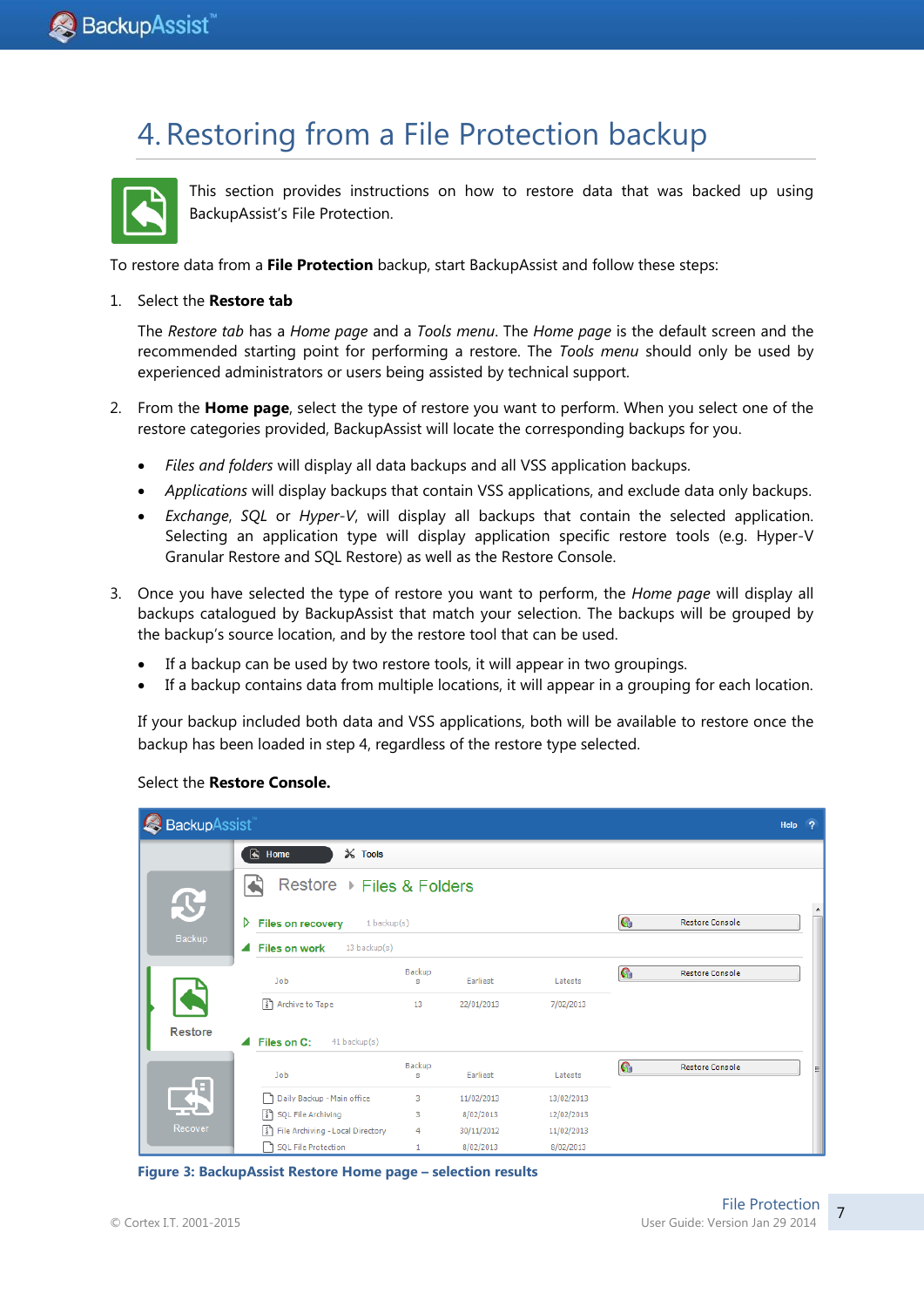#### 4. **Restore Console – backup and data selection**

The BackupAssist *Restore Console* will open and load all of the backups that were listed on the *Home page*. The next step is to locate the data you want to restore, from the loaded backups. The Restore Console provides two tools to locate your data:

- The **Browse** tab. Select this tab if you know the backup and date you wish to restore from, or if you need to restore an entire backup set.
	- a. Use the drop-down menu to choose the backup that you want to restore from.
	- b. Use the calendar to select the date you want to restore from.
	- c. Use the middle panes to expand the backup set.
	- d. Select the data to restore.
	- e. Click **Restore to** at the bottom right of the window.
- The **Search** tab. Select this tab to search all of the loaded backups for the data you want to restore. You can display data filtered by name, date, size and type, for all backups. The results can be compared (e.g. the dates of two files) to identify the correct data selection.
	- a. Enter your search term (The search accepts wild card searches, such as *\*.log* or *\*.doc*).
	- b. Select a filter/s if required.
	- c. Click the *Search* button.
	- d. Select the data to restore.
	- e. Click **Restore to** at the bottom right of the window.

If the backup is not present, or if you wish to load additional backups, select the **Load backups** option. Click **Load all known backups** to load all backup catalogues.

#### 5. **Restore Console – restore destination selection**

When you select *Restore to,* a window will open showing the *Backup location,* the *Restore to* destination and the *Restore options*.

- a. Review **Backup location:** Change the selection if the backup was moved after it was created.
- b. Review **Restore to:** Leave the *Original location* selected or chose an *Alternative path*. Restoring to an alternate location will use a minimal path (doesn't recreate the original folder structure).
- c. Review the **Restore options:**
	- Select *Overwrite all existing files*, *Do not overwrite existing files* or *Only overwrite older files*.
	- The option, *Restore NTFS security attributes* will be selected by default.
- d. Selecting *Create a log file listing all processed files*, will create a file that lists the success or failure of each file. The log is opened by selecting the log file's link in the backup report.
- e. *Queue all backup jobs when a restore is running*, is selected by default.
- f. Click the **Restore** button to restore your data.
	- If BackupAssist cannot access the backup location you will be prompted to either connect the appropriate media or specify an alternate location where the backup can be found.
	- The restore will run from the destination window and a **Report** link will appear once the restore has finished.
- g. Select **Done**.

#### **Your File Protection restore has now been completed.**

**Important:** The Restore Console can restore encrypted files, but you will need to supply the password. It is important that you keep a copy of your password in a safe place, as we cannot assist you with opening password encrypted files if your password is lost or forgotten.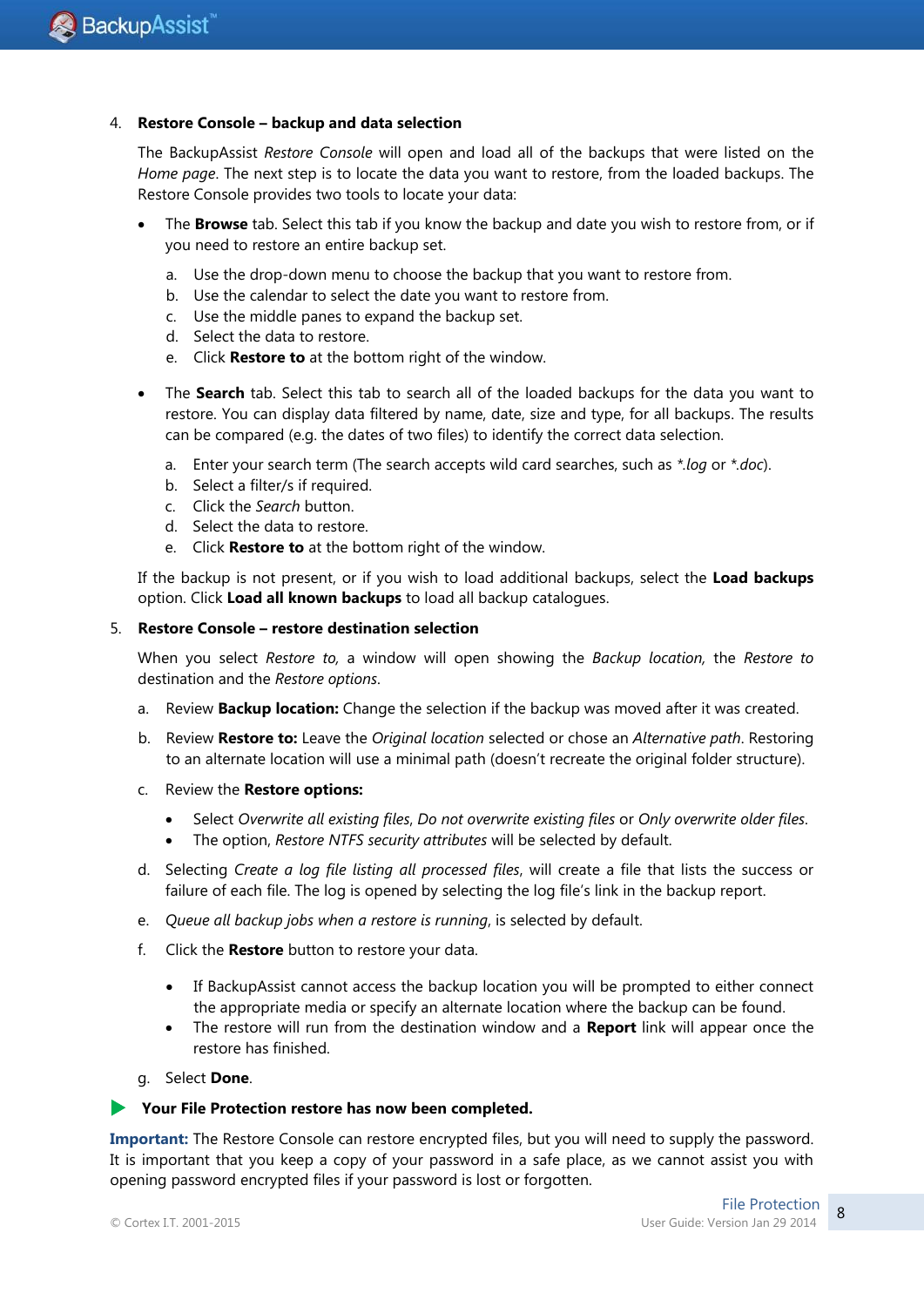# <span id="page-9-0"></span>5. File Protection backup management



Once you have created a backup job, you can modify the settings and access advanced configuration options using the *Manage* menu.

To access the backup management screen:

- 1. Select the BackupAssist, **Backup tab.**
- 2. Select **Manage** from the top menu. A list of all backup jobs will be displayed.
- 3. Select the backup job you want to modify, and select **Edit.**
- 4. Select the required configuration item on the left. Key configurations are described below.

# Manually running a backup job

All new and modified backup jobs should be manually run to ensure they work as intended.

- 1. Select the backup job, and select *Run*.
- *2.* You will be prompted to *Rerun a past backup* or to *Run a future backup now.*
- 3. When the backup job starts, the screen will change to the *Monitor* view.
- 4. Once the backup has been completed, select the *Report* button and review the results.

### Destination: Enabling single-instance store

*Removable media backups* created with the *Backup-with-history* mode selected can be configured to use *single-instance store*, so that only one unique copy of each file is stored on the backup destination. Single-instance store is enabled by default. Backups cannot use single-instance store when the backup is saved on a ReFS formatted destination (e.g. Windows Server 2012).

To modify this setting:

- a. Select **Destination** from the left menu and expand **Replication Mode Options**.
- b. Check the option; **Use the single-instance store**.



**Figure 4: Manage backup – Removable media, destination screen**